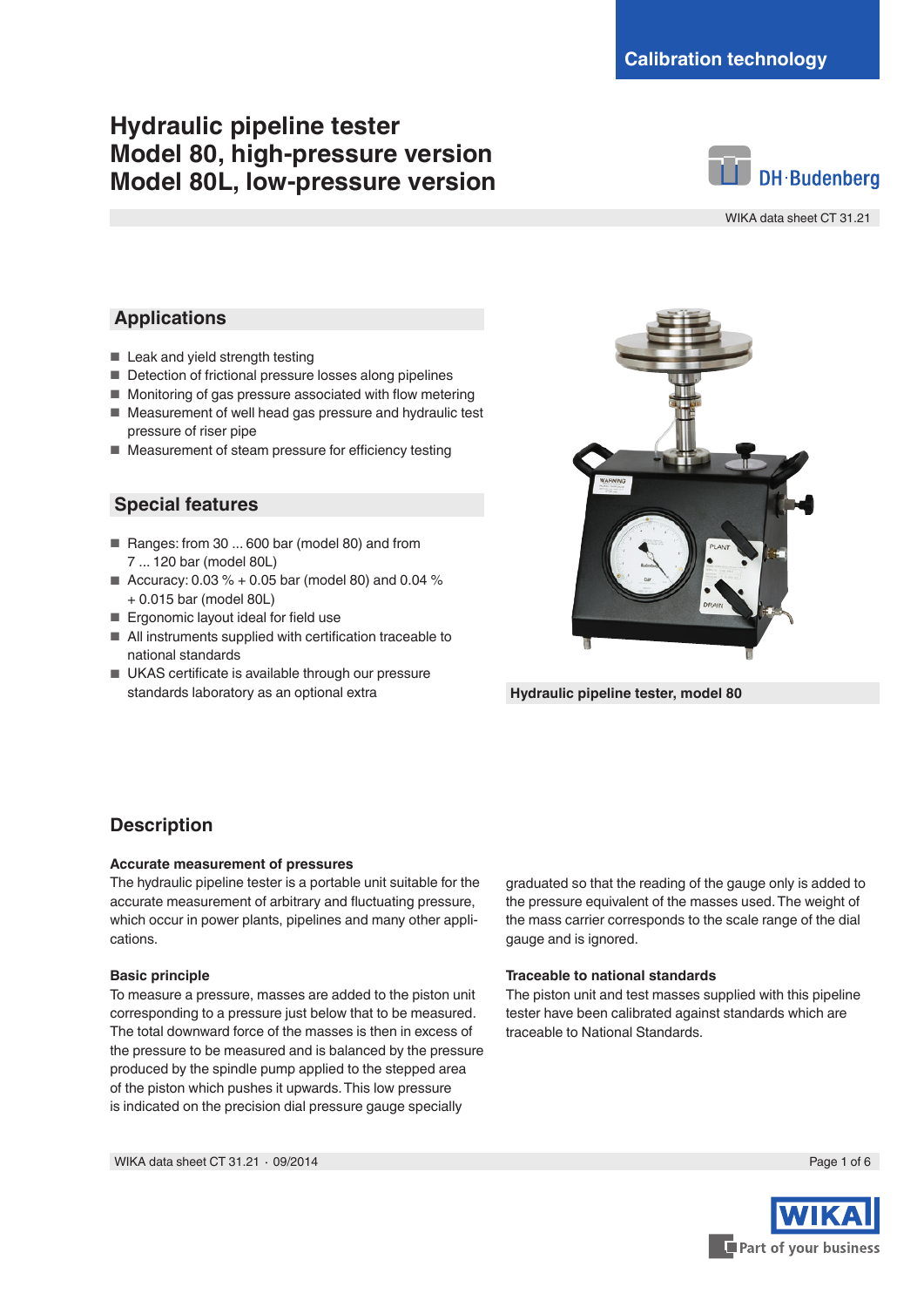## **Principle of operation**

The pressure to be measured **'P'** is applied to a stepped piston and an area **'a'** loaded with masses **'W'**. The masses **'W'** are greater than the force on the piston **'Pa'**. A small pressure **'p'** is then applied to the annulus (area **'b'**) until the masses rise, the piston is then in equilibrium and **W = Pa + pb**. The term **'pb'** is in this instrument **'small'** and so the pressure **'P'** can be determined accurately by knowledge of the mass **'W'** and the area **'a'**.

The pressure is applied to a gauge calibrated to suit the instrument thus giving **'pb'**. Therefore having known areas **'a'** and **'b'** (see table below), the pressure is **'P' = (W - pb) / a**.

| <b>Nominal areas</b>                                  |                                                        |
|-------------------------------------------------------|--------------------------------------------------------|
| Model 80'                                             | Model 80L                                              |
| $a' = 1/80$ in <sup>2</sup> (8.0645 mm <sup>2</sup> ) | $a' = 1/8$ in <sup>2</sup> (8.0645 mm <sup>2</sup> )   |
| $b' = 9/80$ in <sup>2</sup> (72.805 mm <sup>2</sup> ) | $b' = 1/16$ in <sup>2</sup> (40.3225 mm <sup>2</sup> ) |



## **Table of masses**

The following table shows, for the respective measuring range, the number of masses within a set of masses, with their resulting nominal pressures.

The mass sets can be manufactured as standard, to the standard gravity (9.80665 m/s<sup>2</sup>) although they can be adjusted for any particular location.

|                              | <b>Model 80</b> |                                                   |                         |                                      | <b>Model 80L</b>        |                                 |                |                                                        |
|------------------------------|-----------------|---------------------------------------------------|-------------------------|--------------------------------------|-------------------------|---------------------------------|----------------|--------------------------------------------------------|
|                              | Quantity        | <b>Nominal</b><br>pressure per<br>piece<br>in bar | <b>Quantity Nominal</b> | pressure per<br>piece<br>in $Ib/in2$ | <b>Quantity Nominal</b> | pressure per<br>piece<br>in bar | Quantity       | <b>Nominal</b><br>pressure per<br>piece<br>in $Ib/in2$ |
| Piston and make-up weight    | 1               | 10                                                | 1                       | 1,000                                | $\mathbf{1}$            | $\mathbf{1}$                    |                |                                                        |
| Masses (stackable on piston) | $\overline{4}$  | 100                                               | 7                       | 1,000                                | 4                       | 20                              | 7              | 200                                                    |
|                              |                 | 90                                                | $\mathbf{1}$            | 500                                  | 1                       | 18                              | $\mathbf{1}$   | 100                                                    |
|                              |                 | 50                                                | 2                       | 200                                  |                         | 10                              |                | 50                                                     |
|                              | 2               | 20                                                |                         | 100                                  | $\overline{2}$          | $\overline{4}$                  | $\overline{2}$ | 20                                                     |
|                              |                 | 10                                                |                         | 50                                   |                         | $\overline{2}$                  |                | 10                                                     |
|                              |                 | 5                                                 |                         |                                      |                         | ۰                               |                |                                                        |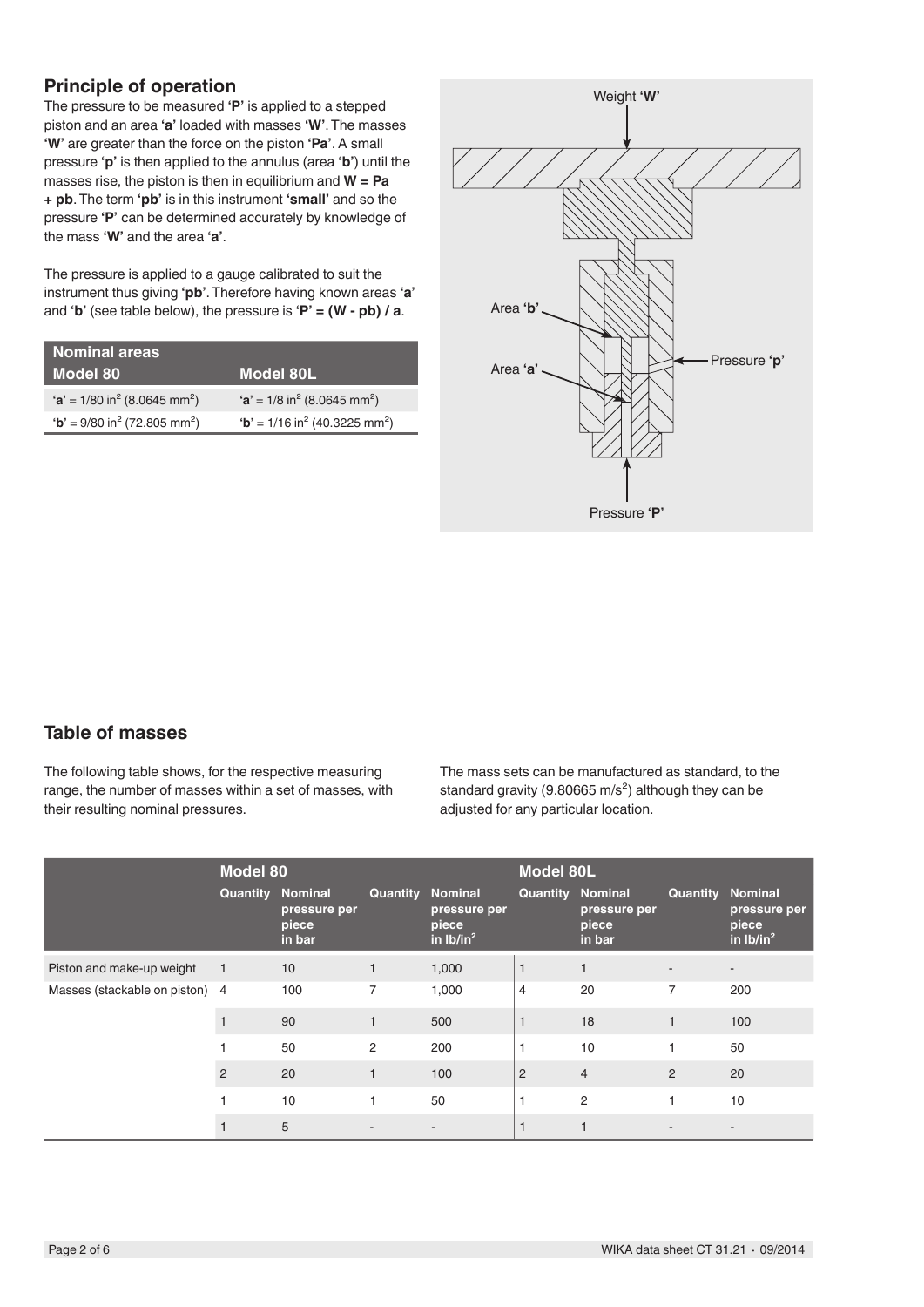## **Specifications**

|                                       | <b>Model 80</b>                                                                                                          |                                    | <b>Model 80L</b>           |                                    |  |
|---------------------------------------|--------------------------------------------------------------------------------------------------------------------------|------------------------------------|----------------------------|------------------------------------|--|
| <b>Measuring range</b>                | bar                                                                                                                      | lb/in <sup>2</sup>                 | bar                        | lb/in <sup>2</sup>                 |  |
| Standard pressure range               | 30300                                                                                                                    | 5004,000                           | 760                        | 100800                             |  |
| Extended pressure range               | 30600                                                                                                                    | 5008,000                           | 7120                       | 1001,600                           |  |
| <b>Accuracies</b>                     | $0.03\% + 0.05$ bar                                                                                                      | $0.03 \% + 0.7$ lb/in <sup>2</sup> | $0.04\% + 0.015$ bar       | $0.04 \% + 0.2$ lb/in <sup>2</sup> |  |
| <b>Resolution</b>                     | $0.02$ bar                                                                                                               | $0.2$ lb/in <sup>2</sup>           | 0.005 bar                  | $0.05$ lb/in <sup>2</sup>          |  |
| <b>Pressure transmission medium</b>   | Hydraulic mineral oil viscosity 20 to 37 cSt at 40 °C (for details please see the operation<br>instructions), water, air |                                    |                            |                                    |  |
| Reservoir                             | approx. 60 cm <sup>3</sup>                                                                                               |                                    |                            |                                    |  |
| <b>Material</b>                       |                                                                                                                          |                                    |                            |                                    |  |
| Piston                                | <b>Steel</b>                                                                                                             |                                    | <b>Steel</b>               |                                    |  |
| Cylinder                              | Carbide                                                                                                                  |                                    | Steel                      |                                    |  |
| <b>Masses</b>                         | Austenitic stainless steel                                                                                               |                                    | Austenitic stainless steel |                                    |  |
| Weight                                |                                                                                                                          |                                    |                            |                                    |  |
| Standard mass set                     | 29 kg                                                                                                                    | 35 kg                              | 29 kg                      | 35 kg                              |  |
| Extended mass set                     | 52 kg                                                                                                                    | 57 kg                              | 52 kg                      | 57 kg                              |  |
| <b>Connections</b>                    |                                                                                                                          |                                    |                            |                                    |  |
| Connection for piston-cylinder system | G 3/4 B male                                                                                                             |                                    |                            |                                    |  |
| Plant (input)                         | G 1/4 female                                                                                                             |                                    |                            |                                    |  |
| Drain (output)                        | G 1/4 female                                                                                                             |                                    |                            |                                    |  |
| <b>Permissible ambient conditions</b> |                                                                                                                          |                                    |                            |                                    |  |
| Operating temperature                 | 18  28 °C                                                                                                                |                                    |                            |                                    |  |
| Case                                  |                                                                                                                          |                                    |                            |                                    |  |
| Material                              | <b>Steel</b>                                                                                                             |                                    |                            |                                    |  |
| <b>Dimensions</b>                     | 500 x 440 x 450 mm (W x D x H) for details, see technical drawings                                                       |                                    |                            |                                    |  |
| Weight                                | 30 kg                                                                                                                    |                                    |                            |                                    |  |

### **Approvals and certificates**

| Certificate |                                                                                   |
|-------------|-----------------------------------------------------------------------------------|
| Calibration | Standard: Factory calibration certificate<br>Option: UKAS calibration certificate |

Approvals and certificates, see website

## **Transport dimensions for complete instrument**

The complete instrument, in its standard version and standard scope of delivery, is shipped in three cartons. The dimensions are 320 x 320 x 280 mm and 790 x 790 x 580 mm. The overall weight is dependent on the measuring range.

|                                    | Weight in kg |              |                                                                           | Weight in kg |       |
|------------------------------------|--------------|--------------|---------------------------------------------------------------------------|--------------|-------|
| Version in bar                     | net          | <b>gross</b> | Version in $lb/in^2$                                                      | net          | gross |
| <b>Model</b>                       |              |              | <b>Model</b>                                                              |              |       |
| 80 (30  300 bar), 80L (7  60 bar)  | 59           | 67           | 80 (500  4,000 lb/in <sup>2</sup> ), 80L (100  800 lb/in <sup>2</sup> )   | 65           | 73    |
| 80 (30  600 bar), 80L (7  120 bar) | 82           | 90           | 80 (500  8,000 lb/in <sup>2</sup> ), 80L (100  1,600 lb/in <sup>2</sup> ) | 87           | 95    |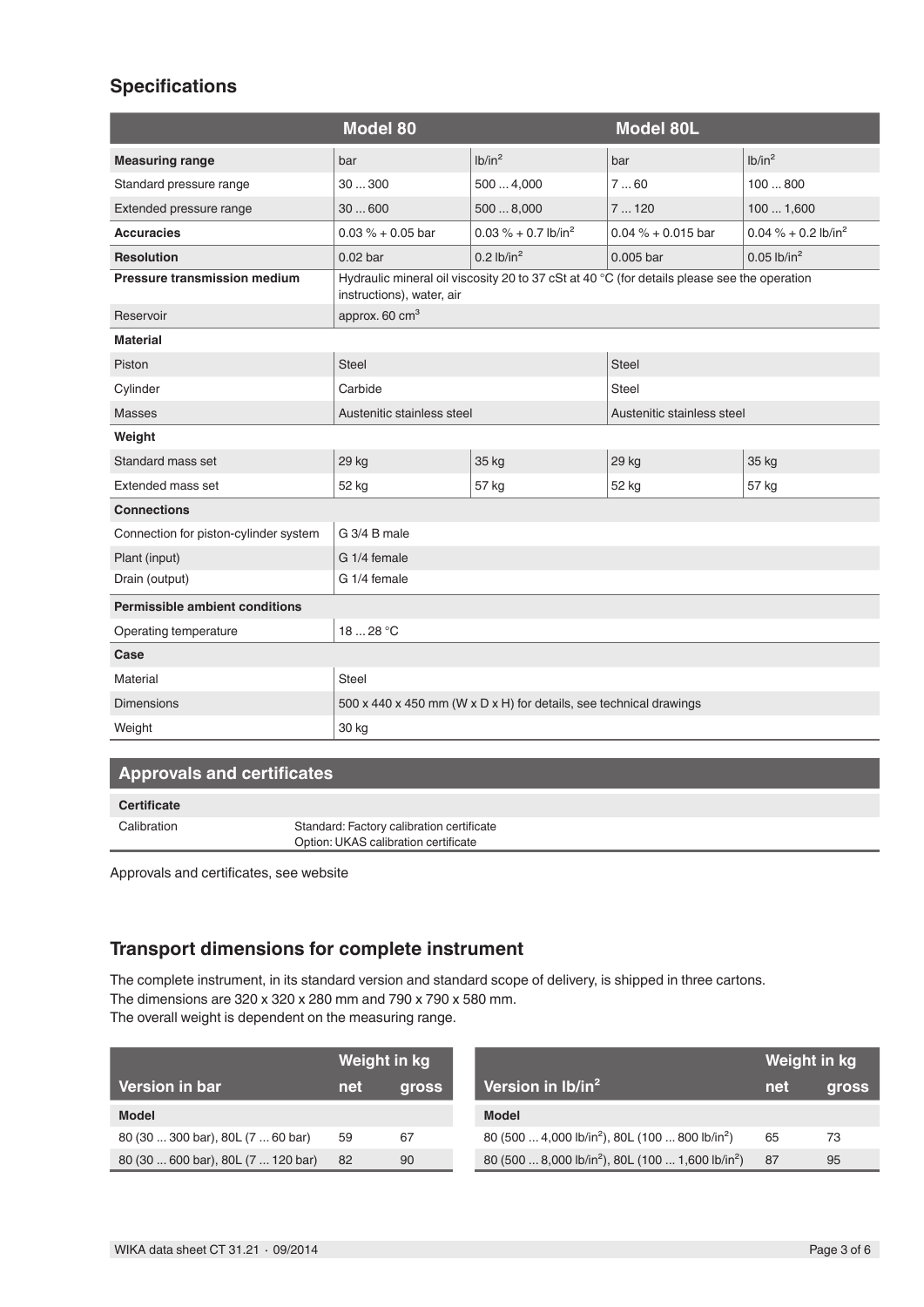### **Instrument base**

#### **Components**



- (1) Pressure cap
- (2) Bleed screw
- (3) Piston unit
- (4) Oil seal
- (5) Dial pressure gauge
- (6) Reservoir valve
- (7) Compensator reservoir
- (8) Compensator
- (9) Transparent plastic pipes
- (10) Plant valve
- (11) Drain valve
- (12) Pressure chamber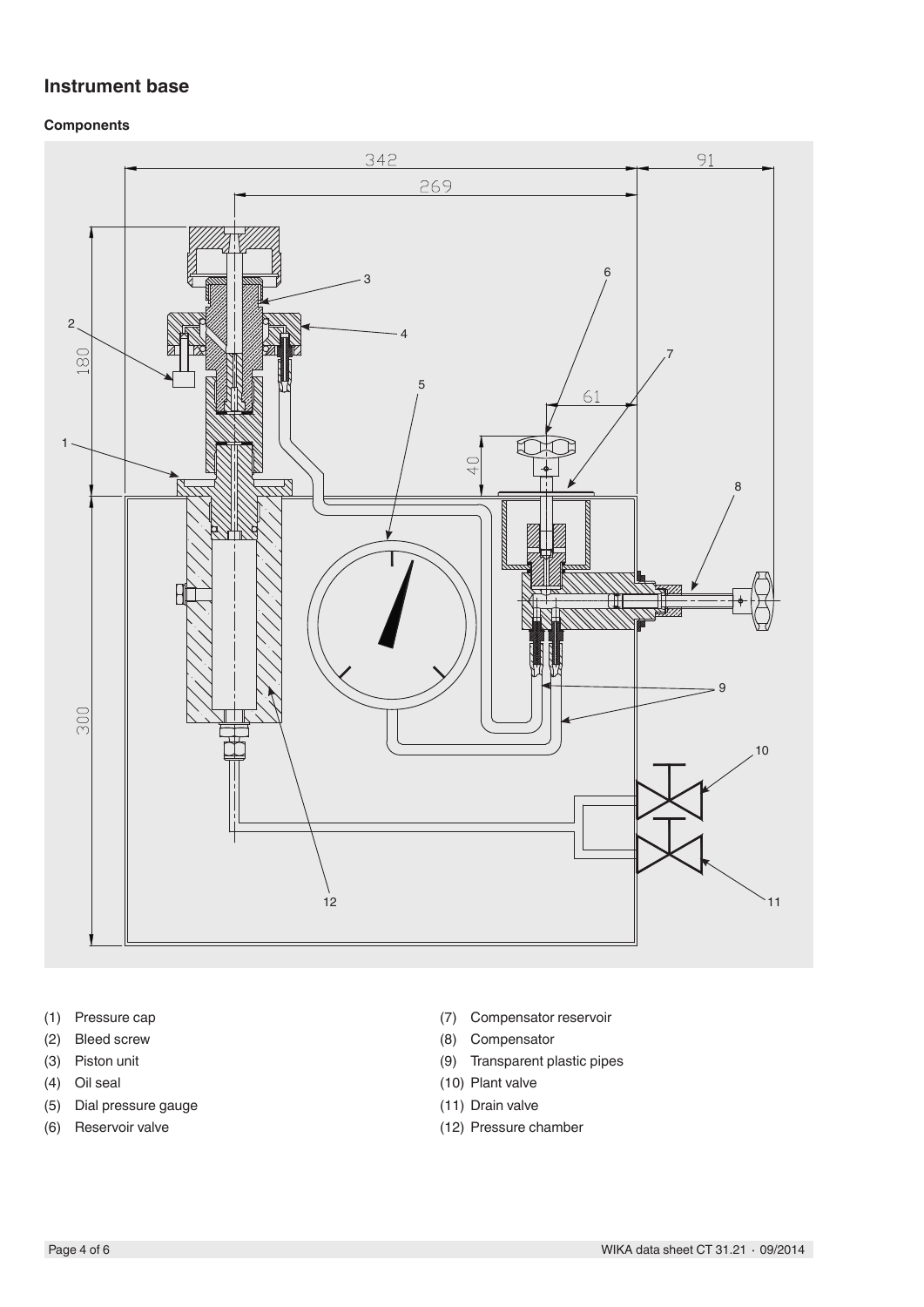## **Dimensions in mm**





222,5

178

 $\overline{\mathbf{a}}$ NT E

DRAIN

61